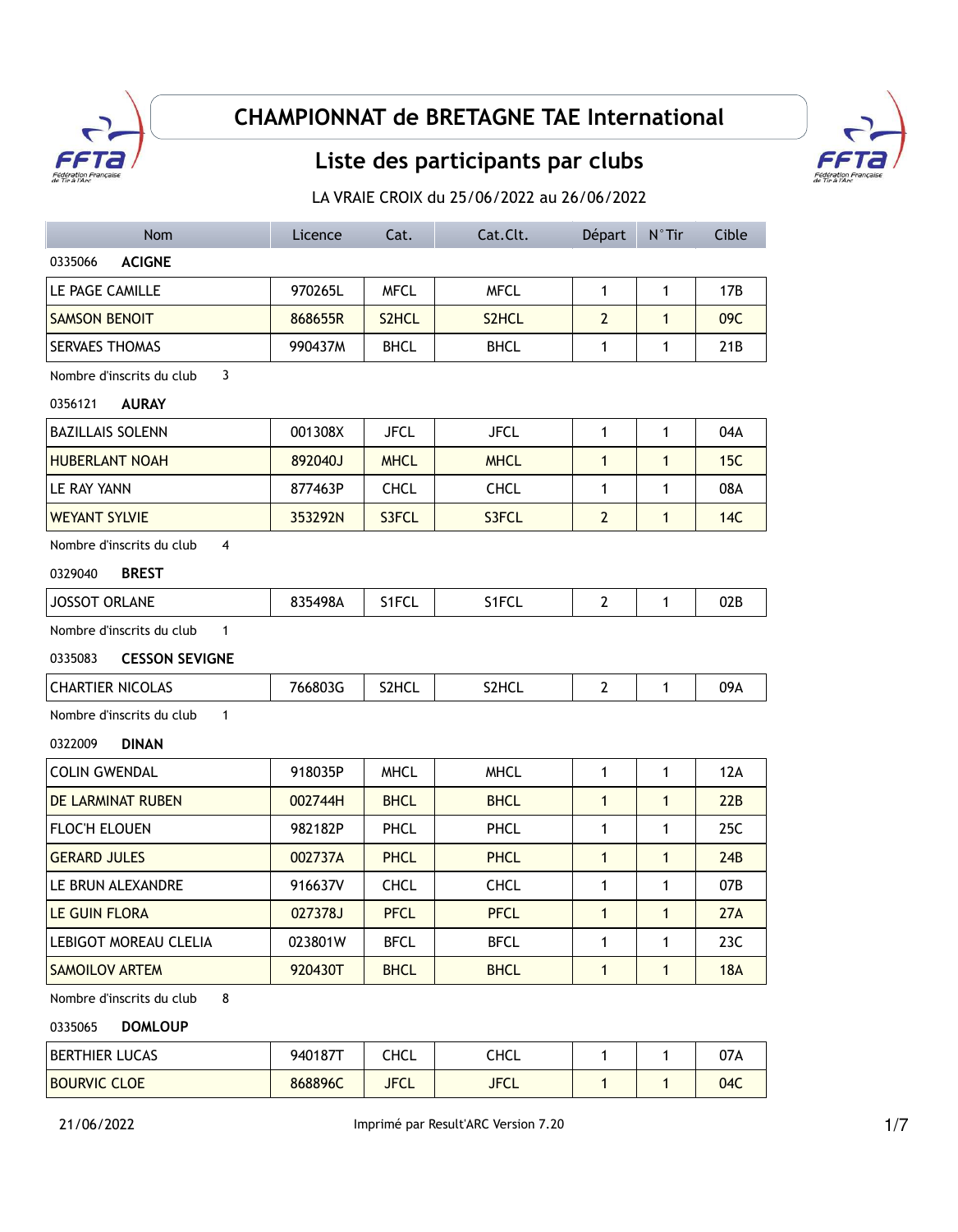| <b>Nom</b>              | Licence | Cat.        | Cat.Clt.           | Départ         | $N^{\circ}$ Tir | Cible |
|-------------------------|---------|-------------|--------------------|----------------|-----------------|-------|
| <b>CORNU EWEN</b>       | 941524W | <b>CHCL</b> | <b>CHCL</b>        | 1              | 1               | 05C   |
| <b>DELOURMEL TIMEO</b>  | 989969D | <b>PHCL</b> | <b>PHCL</b>        | 1              | 1               | 25B   |
| <b>DESHOMMES KATELL</b> | 970657M | <b>MFCL</b> | <b>MFCL</b>        | 1              | 1               | 16B   |
| <b>GAUDRE TIMEO</b>     | 940254R | <b>CHCL</b> | <b>CHCL</b>        | 1              | $\mathbf{1}$    | 06B   |
| <b>HUE ALEXANDRE</b>    | 682906P | S1HCL       | S1HCL              | $\overline{2}$ | 1               | 06C   |
| <b>MAIGNAN ALAIN</b>    | 456323D | S3HCO       | S3HCO              | $\overline{2}$ | $\mathbf{1}$    | 15A   |
| PIOC MARC ANDRÉ         | 956153X | <b>MHCL</b> | <b>MHCL</b>        | 1              | 1               | 13C   |
| <b>SERIE WILLIAM</b>    | 842783U | <b>JHCL</b> | <b>JHCL</b>        | 1              | $\mathbf{1}$    | 03B   |
| <b>SIMON PIERRE</b>     | 753231E | S1HCL       | S <sub>1</sub> HCL | $\overline{2}$ | 1               | 05C   |

Nombre d'inscrits du club 11

## 0322005 **FREHEL**

| ANDOUARD EMMANUEL        | 383497V | S <sub>1</sub> HCL | S <sub>1</sub> HCL | 2 | 06B |
|--------------------------|---------|--------------------|--------------------|---|-----|
| <b>BRIARD SYLVIE</b>     | 743250F | S <sub>2</sub> FCL | S <sub>2</sub> FCL | 2 | 03A |
| CALLISTO OCEANE          | 838374B | S <sub>1</sub> FCL | S <sub>1</sub> FCL | 2 | 01B |
| <b>HAUSWIRTH TIMOTHE</b> | 990331X | <b>MHCL</b>        | <b>MHCL</b>        |   | 14C |
| KOVACS MARK              | 030809N | <b>BHCL</b>        | <b>BHCL</b>        |   | 19A |
| <b>PAVY GILLES</b>       | 658746D | S3HCL              | S3HCL              |   | 12A |

Nombre d'inscrits du club 6

0329029 **GUILERS**

| <b>ABIVEN CORALINE</b>         | 988631Z | <b>MFCL</b> | <b>MFCL</b> | 1              | 1            | 17A             |
|--------------------------------|---------|-------------|-------------|----------------|--------------|-----------------|
| <b>CABON MALO</b>              | 032167P | <b>PHCL</b> | <b>PHCL</b> | $\mathbf{1}$   | 1            | 25A             |
| <b>GOUDIN MATHYS</b>           | 922821S | <b>MHCL</b> | <b>MHCL</b> | 1              | 1            | 14B             |
| <b>GOUDIN NOAH</b>             | 005789T | <b>PHCL</b> | <b>PHCL</b> | $\mathbf{1}$   | 1            | 26B             |
| <b>GROUX FLAVIE</b>            | 956879L | <b>BFCL</b> | <b>BFCL</b> | 1              | 1            | 23B             |
| <b>GROUX LOUIS</b>             | 032172V | <b>PHCL</b> | <b>PHCL</b> | $\mathbf{1}$   | $\mathbf{1}$ | 24A             |
| <b>GUILBAUD ELISE</b>          | 924438Z | <b>MFCL</b> | <b>MFCL</b> | 1              | 1            | 16A             |
| <b>JOURDRAIN BALCON NATHAN</b> | 962118F | <b>BHCL</b> | <b>BHCL</b> | 1              | 1            | 20C             |
| <b>LALOUER ELIETTE</b>         | 413563A | S2FBB       | T1FBB       | $\overline{2}$ | 1            | 22C             |
| <b>LALOUER MAELWENN</b>        | 803896A | <b>CFCL</b> | <b>CFCL</b> | $\mathbf{1}$   | 1            | 08 <sub>B</sub> |
| LE VELLY EWEN                  | 899439B | <b>CHCL</b> | <b>CHCL</b> | 1              | 1            | 07C             |
| <b>LESCOP PAULINE</b>          | 922835G | <b>CFCL</b> | <b>CFCL</b> | $\mathbf{1}$   | 1            | <b>10A</b>      |
| <b>MONDI ALEX</b>              | 989393C | <b>BHCL</b> | <b>BHCL</b> | 1              | 1            | 21C             |
| <b>RUELLOT YANN</b>            | 922859H | <b>CHCL</b> | <b>CHCL</b> | $\mathbf{1}$   | 1            | 06C             |
| THEVENET ROBIN                 | 036958X | <b>BHCL</b> | <b>BHCL</b> | 1              | 1            | 22A             |
| <b>WEBER SEGARRA ANNA</b>      | 989380N | <b>CFCL</b> | <b>CFCL</b> | $\mathbf{1}$   | 1            | 09B             |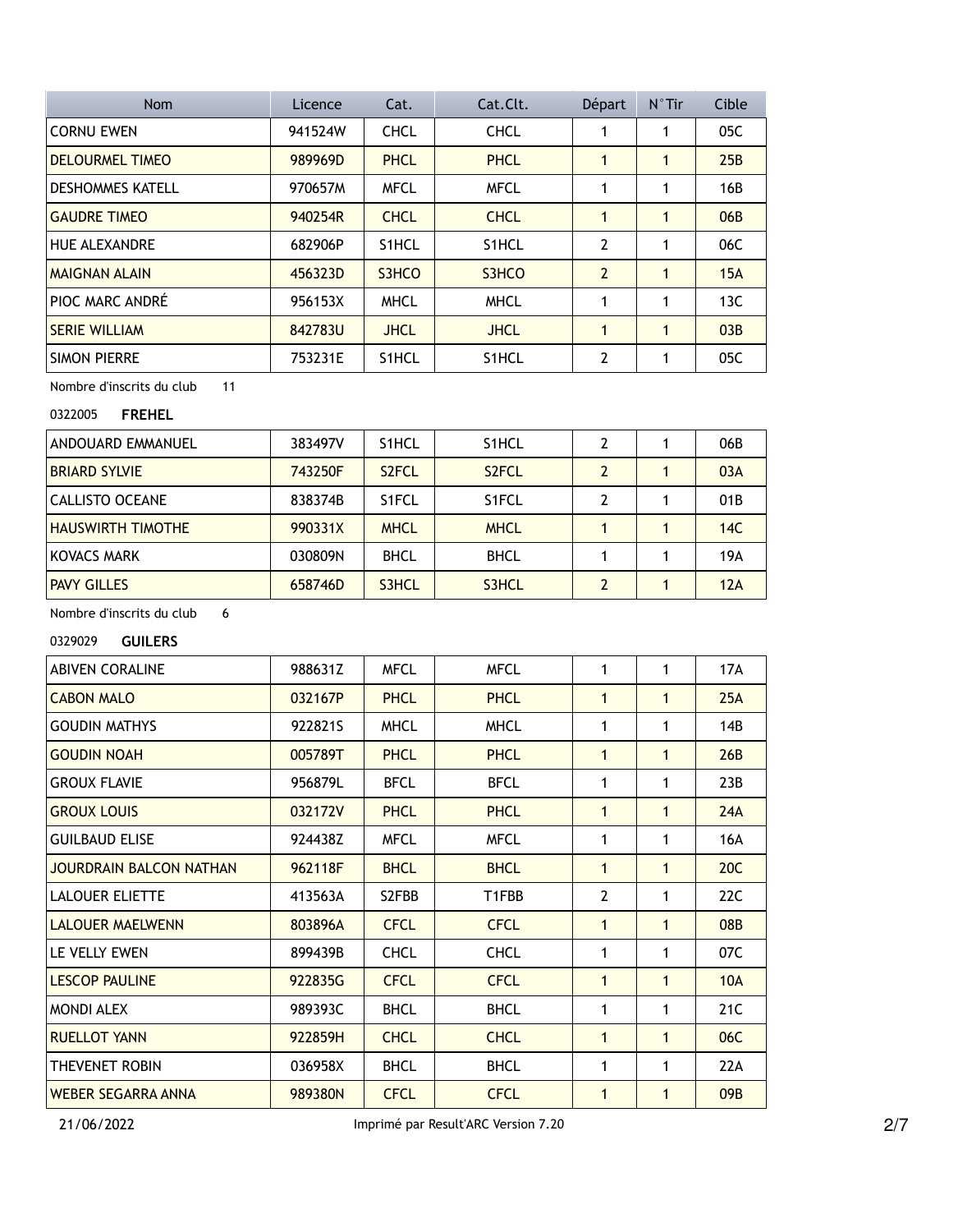| Nom                                       | Licence | Cat.        | Cat.Clt.                            | Départ         | $N^{\circ}$ Tir | Cible      |
|-------------------------------------------|---------|-------------|-------------------------------------|----------------|-----------------|------------|
| Nombre d'inscrits du club<br>16           |         |             |                                     |                |                 |            |
| <b>GUIPAVAS</b><br>0329052                |         |             |                                     |                |                 |            |
| <b>ALLIO BERTRAND</b>                     | 226290T | S2HCO       | S2HCO                               | $2^{\circ}$    | $\mathbf{1}$    | 17B        |
| Nombre d'inscrits du club<br>$\mathbf{1}$ |         |             |                                     |                |                 |            |
| 0335084<br><b>LAILLE</b>                  |         |             |                                     |                |                 |            |
| <b>BOISNARD KYLIAN</b>                    | 955444B | <b>BHCL</b> | <b>BHCL</b>                         | $\mathbf{1}$   | $\mathbf{1}$    | 19B        |
| <b>CALVEZ NICOLAS</b>                     | 908485J | S1HCL       | S1HCL                               | $\overline{2}$ | $\mathbf{1}$    | 06A        |
| <b>DUBILLE STEPHANIE</b>                  | 872375J | S2FCL       | S2FCL                               | $\mathbf{2}$   | 1               | 03B        |
| <b>FAUCON KEVIN</b>                       | 774713E | S1HCL       | S1HCL                               | $\overline{2}$ | $\mathbf{1}$    | 04C        |
| KIHL FANNY                                | 849007J | S1FCL       | S1FCL                               | $\mathbf{2}$   | 1               | 02A        |
| LE QUINIO PER-YANN                        | 888699C | <b>MHCL</b> | <b>MHCL</b>                         | $\mathbf{1}$   | $\mathbf{1}$    | 13A        |
| <b>LIONNAIS TAIG</b>                      | 030192T | PHCL        | PHCL                                | 1              | 1               | 26C        |
| <b>SILARD MATTHIEU</b>                    | 765553Y | S1HCL       | S1HCL                               | $\mathbf{2}$   | $\mathbf{1}$    | 07A        |
| <b>VEYLON FIONA</b>                       | 001865C | PFCL        | <b>PFCL</b>                         | 1              | 1               | 27B        |
| 9<br>Nombre d'inscrits du club            |         |             |                                     |                |                 |            |
| 0322006<br><b>LAMBALLE</b>                |         |             |                                     |                |                 |            |
| LEFEBVRE JEAN MICHEL                      | 232003C | S3HCL       | S3HCL                               | $\mathbf{2}$   | $\mathbf{1}$    | 13C        |
| $\mathbf{1}$<br>Nombre d'inscrits du club |         |             |                                     |                |                 |            |
| 0335073<br><b>LIFFRE</b>                  |         |             |                                     |                |                 |            |
| <b>BERTRU SIMON</b>                       | 933270Z | <b>JHCL</b> | <b>JHCL</b>                         | $\mathbf{1}$   | $\mathbf{1}$    | 02C        |
| <b>BEUNARD BENOIT</b>                     | 950206H | S2HCL       | S2HCL                               | $\overline{2}$ | $\mathbf{1}$    | 08A        |
| <b>BOUTELEUX MYLENE</b>                   | 764606U | S1FCO       | S1FCO                               | $\mathbf{2}$   | 1               | 20B        |
| <b>FERNIQUE CEDRIC</b>                    | 348555P | S2HCO       | S2HCO                               | $\overline{2}$ | $\mathbf{1}$    | 17A        |
| MADEC CYRILLE                             | 859547R | S1HCL       | S1HCL                               | $\mathbf{2}$   | 1               | 05B        |
| <b>SEMPERE YOHANN</b>                     | 957999D | S1HCL       | S1HCL                               | $\overline{2}$ | $\mathbf{1}$    | 04B        |
| 6<br>Nombre d'inscrits du club            |         |             |                                     |                |                 |            |
| 0356106<br><b>LOCHRIST</b>                |         |             |                                     |                |                 |            |
| <b>GRAVELLE ALAIN</b>                     | 371350S | S3HCL       | S3HCL                               | $\mathbf{2}$   | 1               | 12B        |
| $\mathbf{1}$<br>Nombre d'inscrits du club |         |             |                                     |                |                 |            |
| 0356118<br><b>LORIENT ASAL</b>            |         |             |                                     |                |                 |            |
| <b>FOURNIER PHILIPPE</b>                  | 003069L | S3HCL       | S3HCL                               | $\mathbf{2}$   | $\mathbf{1}$    | 11C        |
| $\mathbf{1}$<br>Nombre d'inscrits du club |         |             |                                     |                |                 |            |
| 0335061<br><b>MUEL</b>                    |         |             |                                     |                |                 |            |
| <b>CHEVANCE MATHIEU</b>                   | 769960N | S2HCO       | S2HCO                               | $\mathbf{2}$   | 1               | 17C        |
| <b>GUEGUEN XAVIER</b>                     | 336044R | S1HCO       | S1HCO                               | $\overline{2}$ | $\mathbf{1}$    | <b>19B</b> |
| 21/06/2022                                |         |             | Imprimé par Result'ARC Version 7.20 |                |                 |            |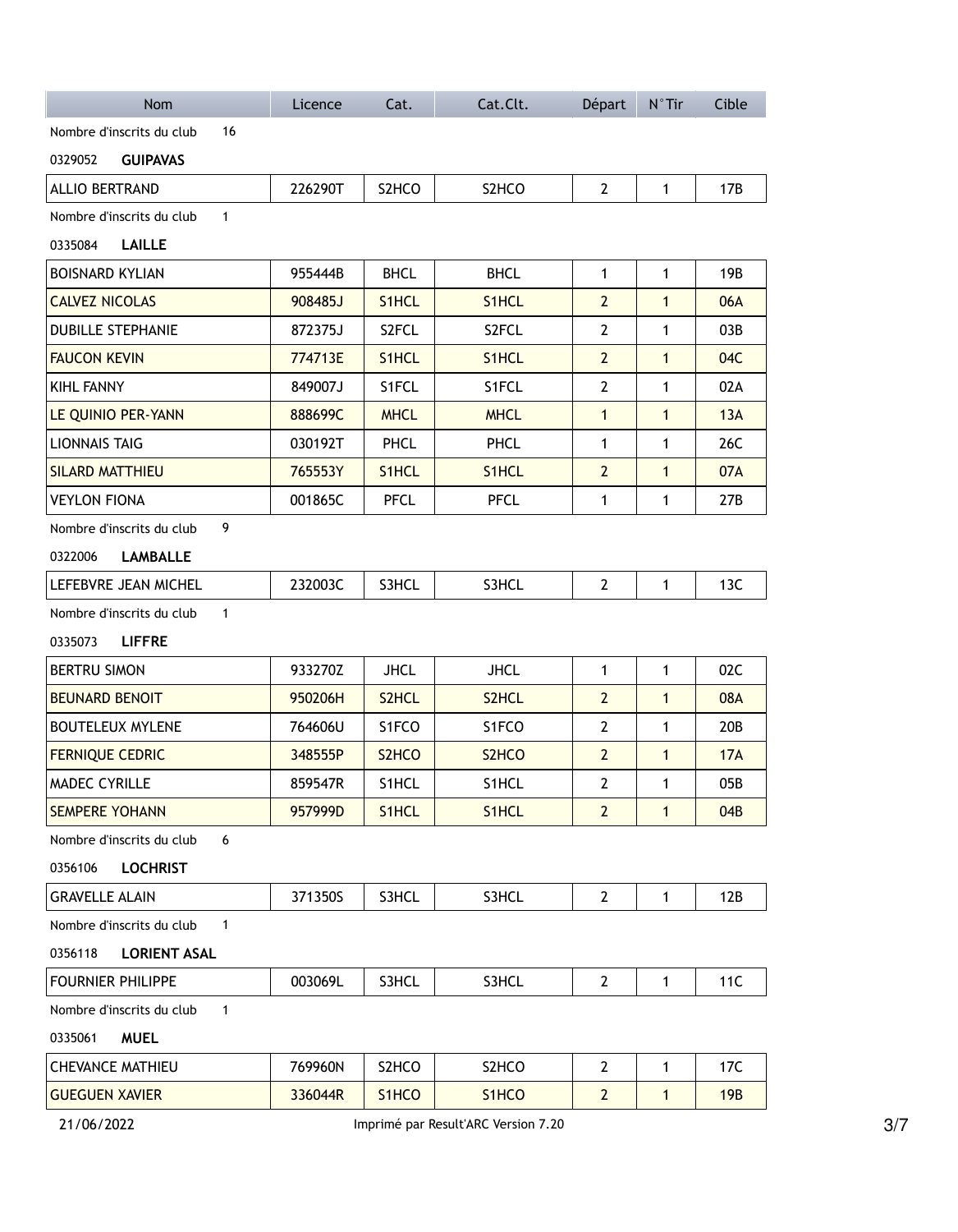| <b>Nom</b>                                  | Licence | Cat.               | Cat.Clt.           | Départ         | $N^{\circ}$ Tir | Cible           |
|---------------------------------------------|---------|--------------------|--------------------|----------------|-----------------|-----------------|
| PICOLO ERWAN                                | 914034R | S1HCO              | S <sub>1</sub> HCO | $\overline{2}$ | $\mathbf{1}$    | 19A             |
| $\overline{3}$<br>Nombre d'inscrits du club |         |                    |                    |                |                 |                 |
| <b>PAIMPOL</b><br>0322011                   |         |                    |                    |                |                 |                 |
| <b>DEVAUX LAURA</b>                         | 961565E | <b>MFCL</b>        | <b>MFCL</b>        | $\mathbf{1}$   | $\mathbf{1}$    | 16C             |
| <b>MORAISIN JACKY</b>                       | 993056J | S3HCL              | S3HCL              | $\overline{2}$ | $\mathbf{1}$    | 12C             |
| $\overline{2}$<br>Nombre d'inscrits du club |         |                    |                    |                |                 |                 |
| <b>PEAULE</b><br>0356112                    |         |                    |                    |                |                 |                 |
| <b>JOSSOT PATRICE</b>                       | 808608X | S2HCL              | S2HCL              | $\overline{2}$ | $\mathbf{1}$    | 07B             |
| Nombre d'inscrits du club<br>$\mathbf{1}$   |         |                    |                    |                |                 |                 |
| <b>PLESLIN TRIGAVOU</b><br>0322020          |         |                    |                    |                |                 |                 |
| <b>COLLEU ARMANDINE</b>                     | 941223U | S1FCO              | S1FCO              | $\overline{2}$ | $\mathbf{1}$    | 20C             |
| <b>DUROS THOMAS</b>                         | 811673D | S <sub>2</sub> HCL | S <sub>2</sub> HCL | $\overline{2}$ | $\mathbf{1}$    | 10C             |
| PORTÉ-MITATRE CYDONY                        | 002746K | JFCO               | <b>JFCO</b>        | 1              | 1               | 11C             |
| Nombre d'inscrits du club<br>3              |         |                    |                    |                |                 |                 |
| <b>PLEUMELEUC</b><br>0335088                |         |                    |                    |                |                 |                 |
| <b>DUCHESNE YANNICK</b>                     | 360875F | S3FCO              | S3FCO              | $\mathbf{2}$   | 1               | 16C             |
| <b>HAUTTEMENT FABRICE</b>                   | 353160V | S2HCL              | S2HCL              | $\overline{2}$ | $\mathbf{1}$    | 08 <sub>B</sub> |
| $\mathbf{2}$<br>Nombre d'inscrits du club   |         |                    |                    |                |                 |                 |
| <b>PLOERMEL</b><br>0356102                  |         |                    |                    |                |                 |                 |
| PELLETIER RONAN                             | 921151B | <b>CHCL</b>        | <b>CHCL</b>        | $\mathbf{1}$   | $\mathbf{1}$    | 05B             |
| Nombre d'inscrits du club<br>$\mathbf{1}$   |         |                    |                    |                |                 |                 |
| PLOUMILLIAU PLOULEC'H<br>0322017            |         |                    |                    |                |                 |                 |
| JUMPERTZ PATRICK                            | 887526C | S3HBB              | T1HBB              | $\mathbf{2}$   | $\mathbf{1}$    | 21A             |
| Nombre d'inscrits du club<br>$\mathbf{1}$   |         |                    |                    |                |                 |                 |
| 0329053<br>PLOURIN LES MORLAIX              |         |                    |                    |                |                 |                 |
| <b>BAIL ALEXIS</b>                          | 994100U | <b>BHCL</b>        | <b>BHCL</b>        | 1              | 1               | 18C             |
| <b>GERMAIN EVAN</b>                         | 900606V | <b>JHCL</b>        | <b>JHCL</b>        | 1              | $\mathbf{1}$    | 02A             |
| <b>KAYSER LUCAS</b>                         | 952200A | <b>CHCL</b>        | <b>CHCL</b>        | 1              | 1               | 05A             |
| 3<br>Nombre d'inscrits du club              |         |                    |                    |                |                 |                 |
| 0322015<br><b>PORDIC</b>                    |         |                    |                    |                |                 |                 |
| <b>ALLIAS FRANCOISE</b>                     | 813724H | S3FCL              | S3FCL              | $\mathbf{2}$   | 1               | 14B             |
| <b>JOBIC GWELTAZ</b>                        | 990636D | <b>BHCL</b>        | <b>BHCL</b>        | $\mathbf{1}$   | $\mathbf{1}$    | 20B             |
| $\overline{2}$<br>Nombre d'inscrits du club |         |                    |                    |                |                 |                 |
| 0335072<br><b>REDON</b>                     |         |                    |                    |                |                 |                 |
| <b>BERTIN MARIE</b>                         | 908952S | <b>JFCL</b>        | <b>JFCL</b>        | $\mathbf{1}$   | $\mathbf{1}$    | 04B             |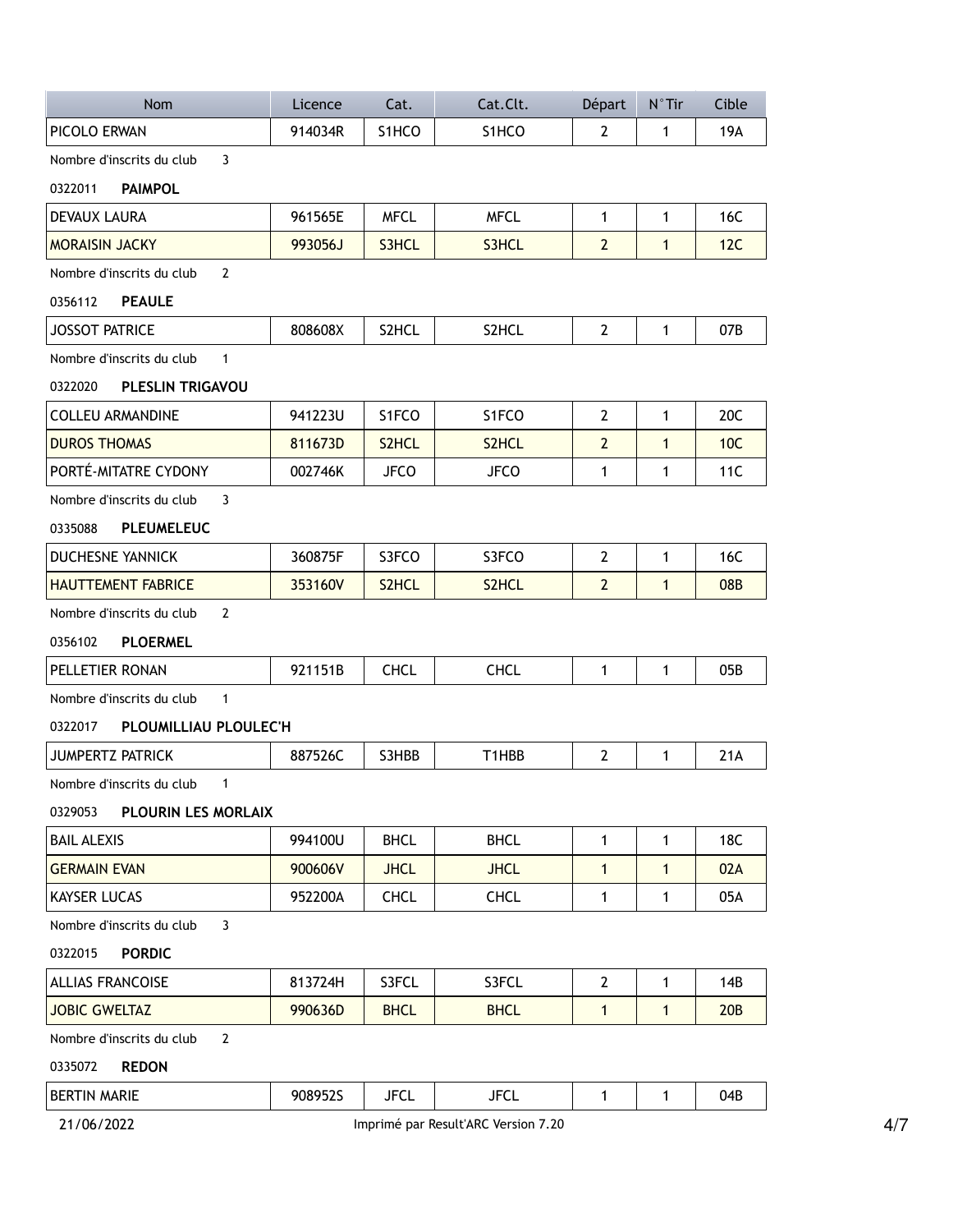| <b>Nom</b>                                  | Licence | Cat.               | Cat.Clt.           | Départ         | $N^{\circ}$ Tir | Cible           |
|---------------------------------------------|---------|--------------------|--------------------|----------------|-----------------|-----------------|
| Nombre d'inscrits du club<br>$\mathbf{1}$   |         |                    |                    |                |                 |                 |
| 0335067<br><b>RENNES CIE</b>                |         |                    |                    |                |                 |                 |
| <b>ANGOT CORENTIN</b>                       | 722563V | S <sub>1</sub> HCO | S <sub>1</sub> HCO | $\overline{2}$ | $\mathbf{1}$    | 19C             |
| <b>ARMAND RAPHAEL</b>                       | 956857M | <b>MHCL</b>        | <b>MHCL</b>        | $\mathbf{1}$   | $\mathbf{1}$    | 15A             |
| <b>BOISSEL PATRICK</b>                      | 434818D | S3HCO              | S3HCO              | 2              | 1               | 16A             |
| <b>CALVEZ ERIC</b>                          | 237362C | S2HCL              | S2HCL              | $\overline{2}$ | $\mathbf{1}$    | <b>10A</b>      |
| <b>DUBOIS FRANCOIS</b>                      | 999588J | <b>JHCO</b>        | <b>JHCO</b>        | 1              | 1               | <b>11A</b>      |
| DUFRESNE YAOUEN                             | 861042R | <b>CHCO</b>        | <b>CHCO</b>        | $\mathbf{1}$   | $\mathbf{1}$    | 11B             |
| <b>LABOUSSE MATTEO</b>                      | 959084H | <b>JHCL</b>        | <b>JHCL</b>        | $\mathbf{1}$   | $\mathbf 1$     | 03A             |
| LE CAM THEO                                 | 874145H | <b>JHCL</b>        | <b>JHCL</b>        | $\mathbf{1}$   | $\mathbf{1}$    | 01C             |
| <b>LEBAS EVAN</b>                           | 951078F | <b>BHCL</b>        | <b>BHCL</b>        | 1              | $\mathbf{1}$    | 18 <sub>B</sub> |
| <b>LOUVEL MELODIE</b>                       | 590922G | S1FCO              | S <sub>1</sub> FCO | $\overline{2}$ | $\mathbf{1}$    | 20A             |
| <b>MAHEAS LOUIS</b>                         | 014355D | <b>BHCL</b>        | <b>BHCL</b>        | 1              | $\mathbf{1}$    | 21A             |
| <b>MARTIN-AUBEY LORENA</b>                  | 837844A | <b>JFCL</b>        | <b>JFCL</b>        | $\mathbf{1}$   | $\mathbf{1}$    | 03C             |
| MILLINER MICHEL                             | 201149R | S3HCO              | S3HCO              | $\mathbf{2}$   | $\mathbf{1}$    | 15C             |
| <b>PALARIC AENOR</b>                        | 888994Y | <b>CFCL</b>        | <b>CFCL</b>        | $\mathbf{1}$   | $\mathbf{1}$    | 09C             |
| PENNETIER GREGORY                           | 655368G | S1HCL              | S1HCL              | $\overline{2}$ | 1               | 04A             |
| <b>POIRIER LUCAS</b>                        | 803413A | <b>JHCL</b>        | <b>JHCL</b>        | $\mathbf{1}$   | $\mathbf{1}$    | 02B             |
| <b>ROCH SIMON</b>                           | 028726Z | <b>BHCL</b>        | <b>BHCL</b>        | 1              | 1               | 19C             |
| <b>TERSIGUEL KAELIG</b>                     | 003562X | <b>MHCL</b>        | <b>MHCL</b>        | $\mathbf{1}$   | $\mathbf{1}$    | 12C             |
| <b>VERZIER-ROUSSON IEWAN</b>                | 820002G | <b>JHCL</b>        | <b>JHCL</b>        | $\mathbf{1}$   | 1               | 01B             |
| <b>VILLERET-SZAWROWSKI EMMA</b>             | 032126V | <b>CFCL</b>        | <b>CFCL</b>        | $\mathbf{1}$   | $\mathbf{1}$    | 10C             |
| <b>VIVES MARION</b>                         | 685391R | S1FCL              | S1FCL              | $\mathbf{2}$   | 1               | 01A             |
| Nombre d'inscrits du club<br>21             |         |                    |                    |                |                 |                 |
| 0329046 RIEC SUR BELON                      |         |                    |                    |                |                 |                 |
| <b>GUIRIEC GILLES</b>                       | 637083G | S2HCL              | S2HCL              | $\overline{2}$ | $\mathbf{1}$    | 07C             |
| LE BRIS JEAN                                | 870319Z | S2HBB              | T1HBB              | $\overline{2}$ | $\mathbf{1}$    | 22A             |
| $\overline{2}$<br>Nombre d'inscrits du club |         |                    |                    |                |                 |                 |
| SARZEAU<br>0356122                          |         |                    |                    |                |                 |                 |
| <b>GUILHEM CHRISTIAN</b>                    | 222708Z | S3HCL              | S3HCL              | $\overline{2}$ | $\mathbf{1}$    | <b>11A</b>      |
| LELEU-GUILHEM NELLY                         | 351323Y | S3FCL              | S3FCL              | $\overline{2}$ | 1               | <b>14A</b>      |
| $\overline{2}$<br>Nombre d'inscrits du club |         |                    |                    |                |                 |                 |
| 0356095<br><b>ST AVE</b>                    |         |                    |                    |                |                 |                 |
| <b>CAILLAUD ANTONIN</b>                     | 936558Y | <b>MHCL</b>        | <b>MHCL</b>        | 1              | 1               | 13B             |
| <b>FABLET NATHAN</b>                        | 986847K | <b>BHCL</b>        | <b>BHCL</b>        | 1              | 1               | 20A             |